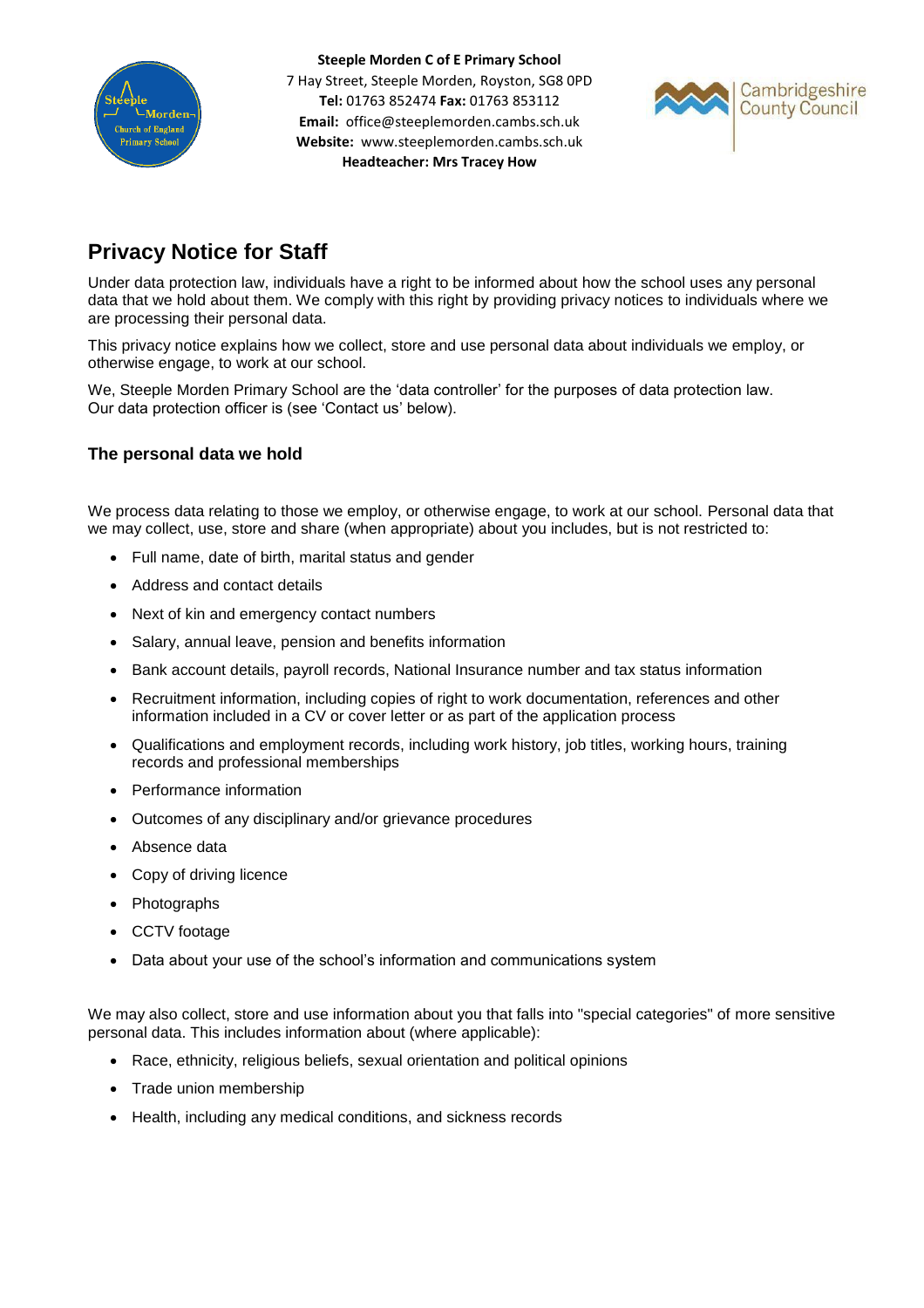# **Why we use this data**

The purpose of processing this data is to help us run the school, including to:

- Enable you to be paid
- Facilitate safe recruitment, as part of our safeguarding obligations towards pupils
- Support effective performance management
- Inform our recruitment and retention policies
- Allow better financial modelling and planning
- Enable ethnicity and disability monitoring
- Improve the management of workforce data across the sector
- Support the work of the School Teachers' Review Body

# **Our lawful basis for using this data**

We only collect and use personal information about you when the law allows us to. Most commonly, we use it where we need to:

- Fulfil a contract we have entered into with you
- Comply with a legal obligation
- Carry out a task in the public interest

Less commonly, we may also use personal information about you where:

- You have given us consent to use it in a certain way
- We need to protect your vital interests (or someone else's interests)

Where you have provided us with consent to use your data, you may withdraw this consent at any time. We will make this clear when requesting your consent, and explain how you go about withdrawing consent if you wish to do so.

Some of the reasons listed above for collecting and using personal information about you overlap, and there may be several grounds which justify the school's use of your data.

# **Collecting this information**

While the majority of information we collect from you is mandatory, there is some information that you can choose whether or not to provide to us.

Whenever we seek to collect information from you, we make it clear whether you must provide this information (and if so, what the possible consequences are of not complying), or whether you have a choice.

#### **How we store this data**

We create and maintain an employment file for each staff member. The information contained in this file is kept secure and is only used for purposes directly relevant to your employment.

Once your employment with us has ended, we will retain this file and delete the information in it in accordance with the Retention Schedule set out in the Information and Record Management Society's Toolkit for Schools. This can be found [here.](http://irms.org.uk/?page=schoolstoolkit&terms=%22toolkit+and+schools%22)

# **Data sharing**

We do not share information about you with any third party without your consent unless the law and our policies allow us to do so.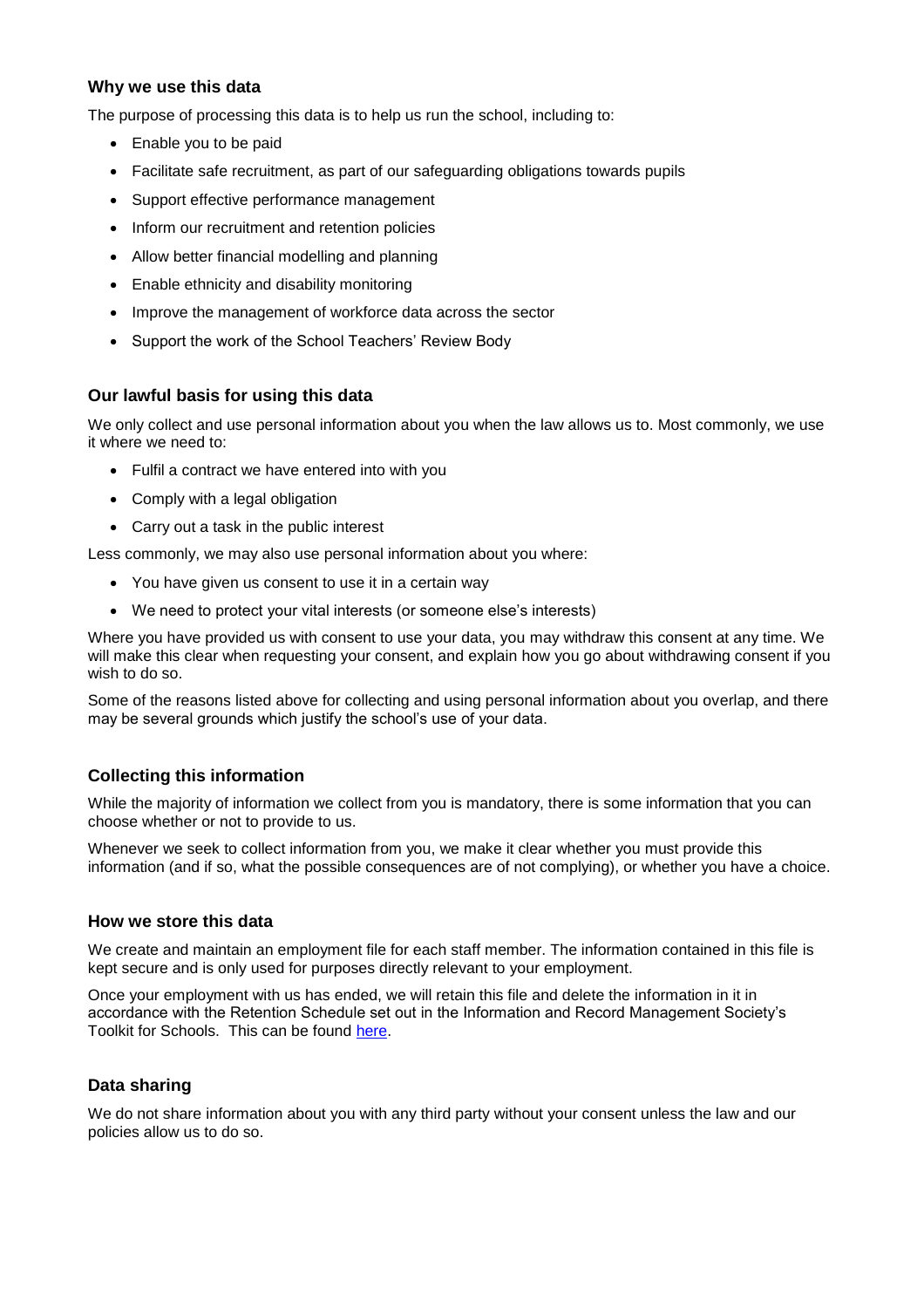Where it is legally required, or necessary (and it complies with data protection law) we may share personal information about you with:

- Our local authority to meet our legal obligations to share certain information with it, such as safeguarding concerns and information about headteacher performance and staff dismissals
- The Department for Education to meet our legal obligations
- Your family or representatives to fulfil our contractual obligations
- Educators and examining bodies to fulfil our public task
- Our regulator Ofsted to meet our legal obligations and fulfil our public task
- Suppliers and service providers to enable them to provide the service we have contracted them for, such as payroll
- Our auditors to meet our legal obligations
- Security organisations to fulfil our contractual obligations and to ensure the security of the pupils in school
- Health and social welfare organisations to meet our legal obligations through our recruitment process and to keep our staff and pupils safe.
- Professional advisers and consultants to fulfil our public task in providing training opportunities to staff to improve work performance
- Police forces, courts, tribunals to meet legal obligations
- Employment and recruitment agencies to fulfil our legal and contractual obligations

#### **Transferring data internationally**

Where we transfer personal data to a country or territory outside the European Economic Area, we will do so in accordance with data protection law.

#### **Your rights**

#### **How to access personal information we hold about you**

Individuals have a right to make a **'subject access request'** to gain access to personal information that the school holds about them.

If you make a subject access request, and if we do hold information about you, we will:

- Give you a description of it
- Tell you why we are holding and processing it, and how long we will keep it for
- Explain where we got it from, if not from you
- Tell you who it has been, or will be, shared with
- Let you know whether any automated decision-making is being applied to the data, and any consequences of this
- Give you a copy of the information in an intelligible form

You may also have the right for your personal information to be transmitted electronically to another organisation in certain circumstances.

If you would like to make a request, please contact Tracey How, Headteacher, Steeple Morden Primary School.